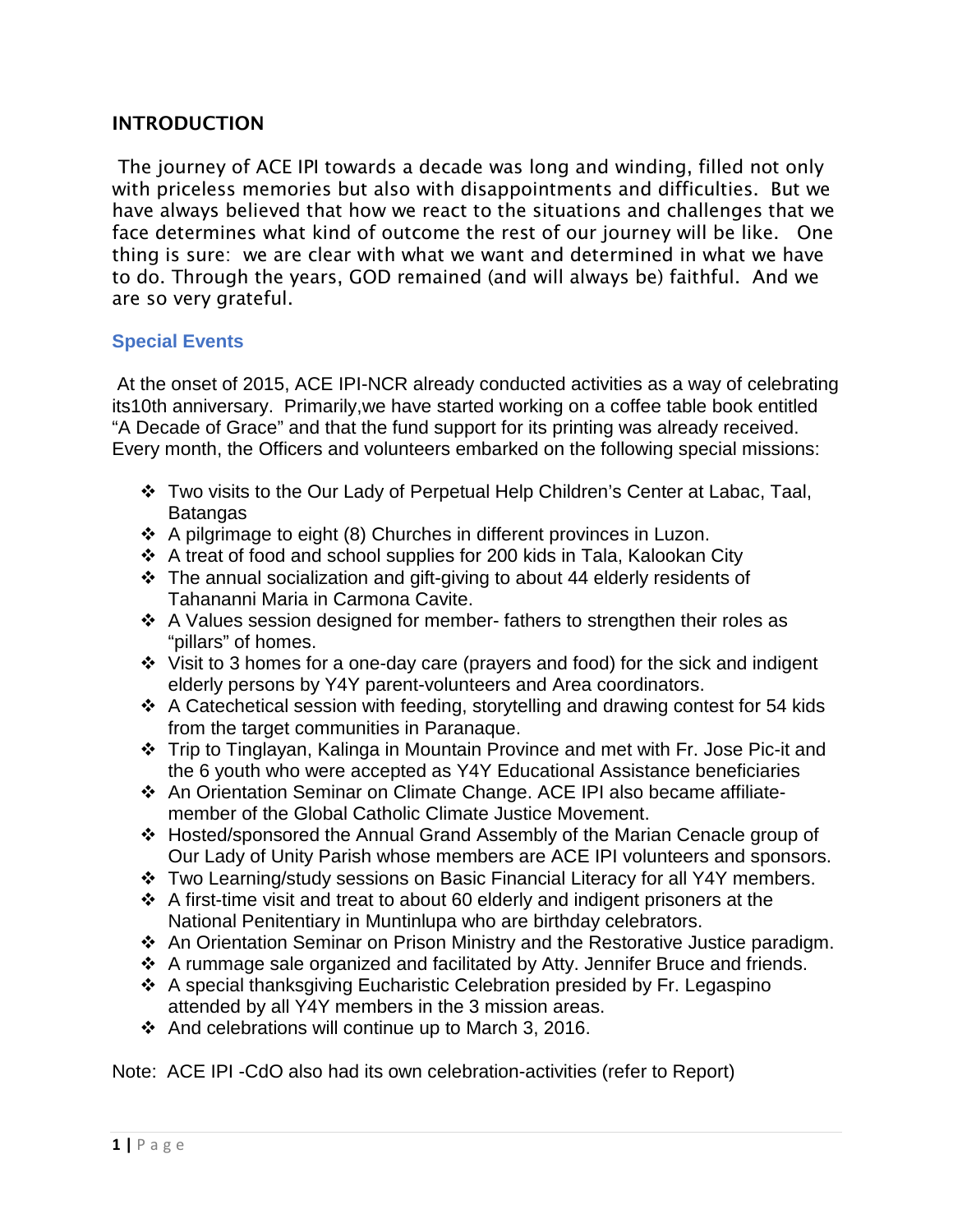## FINANCIAL HIGHLIGHTS:

- Overall totals in Cash Receipts for 2015 amounted to Php 1,402,307.02 which means a 17% increase from the totals of Php 1,200,800.64 in 2014. This was brought about primarily by the following:
	- a. Support from foreign donors exclusively for the publication of a coffee table book in commemoration of the 10th year anniversary of ACE IPI.
	- b. The accumulated royalty from the sales of Dr Joy Bruce's book at Goodwill Bookstore.
- Total Unrestricted Donations in cash slightly decreased in 2015 by about 2.8% primarily due to a decrease in the solicited fund support specifically for administrative purposes and those given for our livelihood project.
- $\div$  Total valuated/in-kind donations increased by almost 4% or Php 61,698.30 representing the costs of the material gifts and food given to beneficiaries of the thanksgiving celebration-special activities plus the value of the scholarship grants by Southville S.E.E.D. LPDH College.
- The major bulk of expenses is under the flagship program Youth for Youth (Y4Y) that accounts for 89% of Gross Total Expenses of ACE IPI- NCR.
- Total donations intended for Educational Assistance Program in 2015 amounting to Php 647,187.68 slightly declined by 7%- or Php 49,054.82. The Pondo ng Pinoy Community Foundation decided to terminate its support after 3 years and after its shift to a new program thrust. Nevertheless,the 31% increase of Php 115,438.75 in the Receipts from individual local donors is significantly noted.
- Total amount under Administrative Cost is only 3.8% of the Overall Total Expenses for the year.